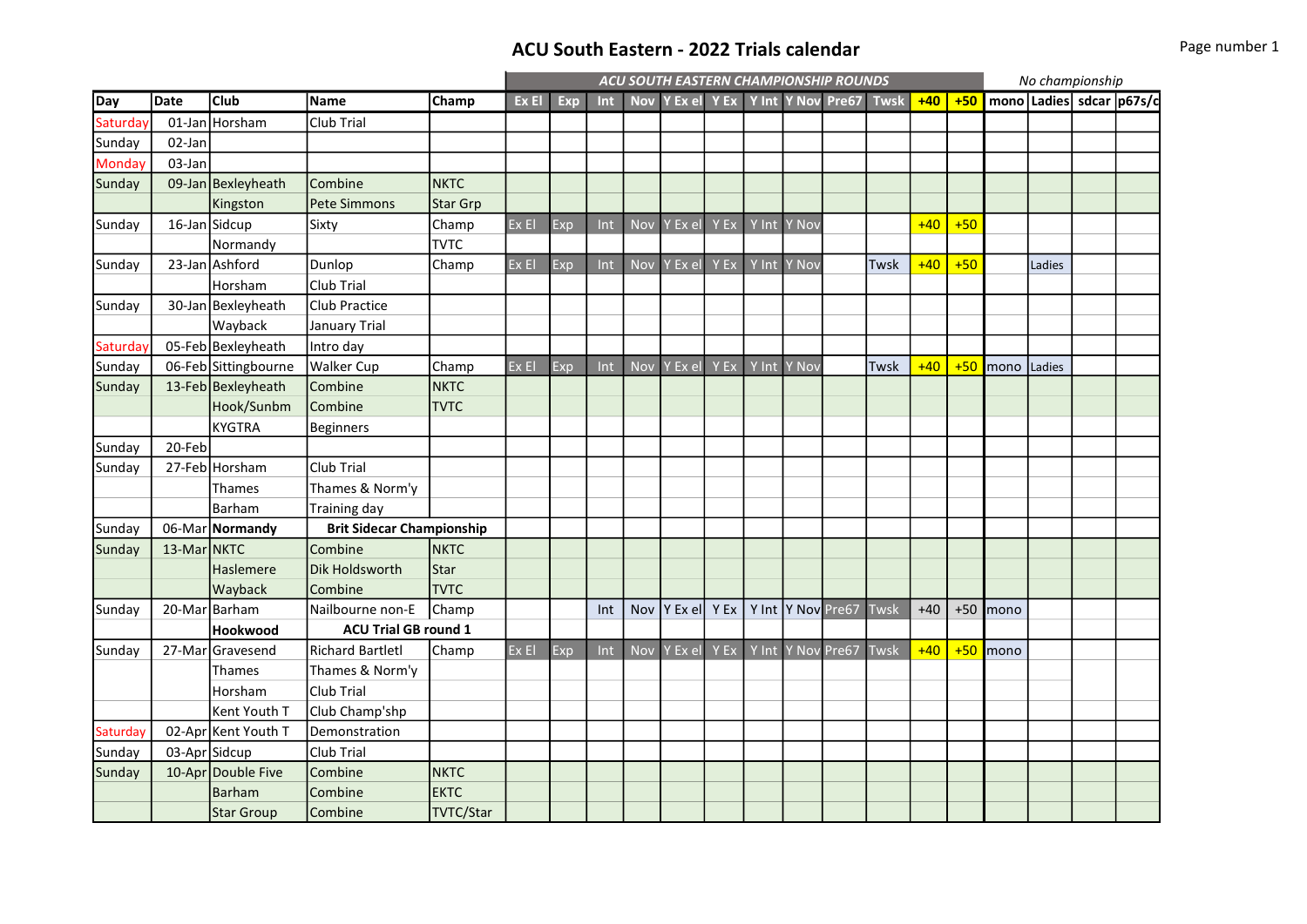# ACU South Eastern - 2022 Trials calendar **Page 11 COV Page number 2**

| Day           | Date        | <b>Club</b>          | <b>Name</b>                      | <b>Champ</b> | Ex El   | Exp | Int |     |             |      |             | Nov Y Ex el Y Ex Y Int Y Nov Pre67 | <b>Twsk</b>    |       |       |             |        |                | +40 +50   mono   Ladies   sdcar   p67s/c |
|---------------|-------------|----------------------|----------------------------------|--------------|---------|-----|-----|-----|-------------|------|-------------|------------------------------------|----------------|-------|-------|-------------|--------|----------------|------------------------------------------|
| Friday        | 15-Apr      |                      |                                  |              |         |     |     |     |             |      |             |                                    |                |       |       |             |        |                |                                          |
| Sunday        |             | 17-Apr Tenterden     | Weald non-Expert                 | Champ        |         |     | Int | Nov |             |      |             | Y Int  Y Nov Pre67                 | Twsk           | $+40$ | $+50$ | mono Ladies |        |                |                                          |
| Monday        |             | 18-Apr Sidcup        | <b>Wobblers Trial</b>            |              |         |     |     |     |             |      |             |                                    |                |       |       |             |        |                |                                          |
| Sunday        |             | 24-Apr Sittingbourne | <b>Heel Farm</b>                 |              |         |     | Int | Nov |             |      |             | Y Int  Y Nov Pre67                 |                | $+40$ | $+50$ | mono Ladies |        |                |                                          |
|               |             | Horsham              | Club Trial                       |              |         |     |     |     |             |      |             |                                    |                |       |       |             |        |                |                                          |
| Sunday        |             | 01-May Double Five   | Open                             | Champ        |         |     |     |     |             |      |             | Pre67                              | Twsk           |       |       |             |        |                |                                          |
| <b>Monday</b> | 02-May      |                      |                                  |              |         |     |     |     |             |      |             |                                    |                |       |       |             |        |                |                                          |
| Sunday        | 08-May OWLS |                      | <b>Reg Wingate</b>               | <b>NKTC</b>  |         |     |     |     |             |      |             |                                    |                |       |       |             |        |                |                                          |
|               |             | Tongham              | Stan Webb                        | Star         |         |     |     |     |             |      |             |                                    |                |       |       |             |        |                |                                          |
|               |             | Ashford              | <b>Ted Westhead</b>              | <b>EKTC</b>  |         |     |     |     |             |      |             |                                    |                |       |       |             |        |                |                                          |
| Sunday        |             | 15-May Horsham       | Club Trial                       |              |         |     |     |     |             |      |             |                                    |                |       |       |             |        |                |                                          |
|               |             | Sidcup               | Club Trial                       |              |         |     |     |     |             |      |             |                                    |                |       |       |             |        |                |                                          |
| <b>Monday</b> |             | 16-May Twickenham    | Combine                          | <b>TVTC</b>  |         |     |     |     |             |      |             |                                    |                |       |       |             |        |                |                                          |
| Sunday        |             | 22-May Barham        | <b>Training day</b>              |              |         |     |     |     |             |      |             |                                    |                |       |       |             |        |                |                                          |
| Sunday        |             | 29-May Kent & Sussex | <b>Team Trial</b>                |              |         | Exp | Int | Nov |             |      |             |                                    |                |       |       |             |        |                |                                          |
| Thursday      | 02-Jun      |                      |                                  |              |         |     |     |     |             |      |             |                                    |                |       |       |             |        |                |                                          |
| Friday        | 03-Jun      |                      |                                  |              |         |     |     |     |             |      |             |                                    |                |       |       |             |        |                |                                          |
| Sunday        |             | 05-Jun Bexleyheath   | Musket                           |              |         |     |     |     |             |      |             |                                    |                |       |       |             |        |                |                                          |
| Sunday        |             | 12-Jun Tenterden     | Combine                          | <b>EKTC</b>  |         |     |     |     |             |      |             |                                    |                |       |       |             |        |                |                                          |
|               |             | Erith                | <b>Gordon Davis</b>              | <b>NKTC</b>  |         |     |     |     |             |      |             |                                    |                |       |       |             |        |                |                                          |
|               |             | Wit'y/Talmag         | Combine                          | TVTC/Star    |         |     |     |     |             |      |             |                                    |                |       |       |             |        |                |                                          |
| Sunday        | 19-Jun      |                      |                                  |              |         |     |     |     |             |      |             |                                    |                |       |       |             |        |                |                                          |
| Sunday        |             | 26-Jun Horsham       | Club Trial                       |              |         |     |     |     |             |      |             |                                    |                |       |       |             |        |                |                                          |
| Sunday        |             | 03-Jul OWLS          | <b>Brian Hodges</b>              | Champ        | Ex El   | Exp | Int |     | Nov Y Ex el | Y Ex | Y Int Y Nov |                                    | Twsk           | $+40$ | $+50$ | Imono       | Ladies |                |                                          |
| Sunday        |             | 10-Jul Double Five   | Combine                          | <b>NKTC</b>  |         |     |     |     |             |      |             |                                    |                |       |       |             |        |                |                                          |
|               |             | Folkestone           | Combine                          | <b>EKTC</b>  |         |     |     |     |             |      |             |                                    |                |       |       |             |        |                |                                          |
|               |             | Normandy             | Combine                          | <b>TVTC</b>  |         |     |     |     |             |      |             |                                    |                |       |       |             |        |                |                                          |
|               |             | Horsham              | Combine                          | Star Grp     |         |     |     |     |             |      |             |                                    |                |       |       |             |        |                |                                          |
| Sunday        |             | 17-Jul Tenterden     | Man of Kent                      | Champ        | Ex El   | Exp | Int |     | Nov Y Ex el | Y Ex | Y Int Y Nov |                                    | Twsk           | $+40$ | $+50$ | mono        | Ladies |                |                                          |
|               |             | Sidcup               | Timber Woods                     | LD Trial     |         |     |     |     |             |      |             |                                    |                |       |       |             |        |                |                                          |
| Sunday        |             | 24-Jul Bexleyheath   | Langmaid                         | Champ        | $Ex$ El | Exp | Int |     | Nov Y Ex el | Y Ex | Y Int Y Nov | $\overline{?}$                     | $\overline{?}$ | $+40$ | $+50$ | ?           | ?      | $\overline{?}$ | $\ddot{?}$                               |
|               |             | Horsham              | Club Trial                       |              |         |     |     |     |             |      |             |                                    |                |       |       |             |        |                |                                          |
| Sunday        |             | 31-Jul Barham        | Charity                          |              | ?       | Exp | Int | Nov | ?           | Y Ex |             | Y Int  Y Nov Pre67                 | Twsk           | $+40$ | $+50$ |             |        |                |                                          |
| Sunday        |             | 07-Aug Eastbourne    | LDT                              |              |         |     |     |     |             |      |             |                                    |                |       |       |             |        |                |                                          |
| Saturday      | 13-Aug OWLS |                      | <b>Brit Sidecar Championship</b> |              |         |     |     |     |             |      |             |                                    |                |       |       |             |        |                |                                          |
| Sunday        |             | 14-Aug Tenterden     | Combine                          | <b>EKTC</b>  |         |     |     |     |             |      |             |                                    |                |       |       |             |        |                |                                          |
|               |             | Wickham              | Combine                          | <b>NKTC</b>  |         |     |     |     |             |      |             |                                    |                |       |       |             |        |                |                                          |
|               |             | Hookwood             | Combine                          | <b>TVTC</b>  |         |     |     |     |             |      |             |                                    |                |       |       |             |        |                |                                          |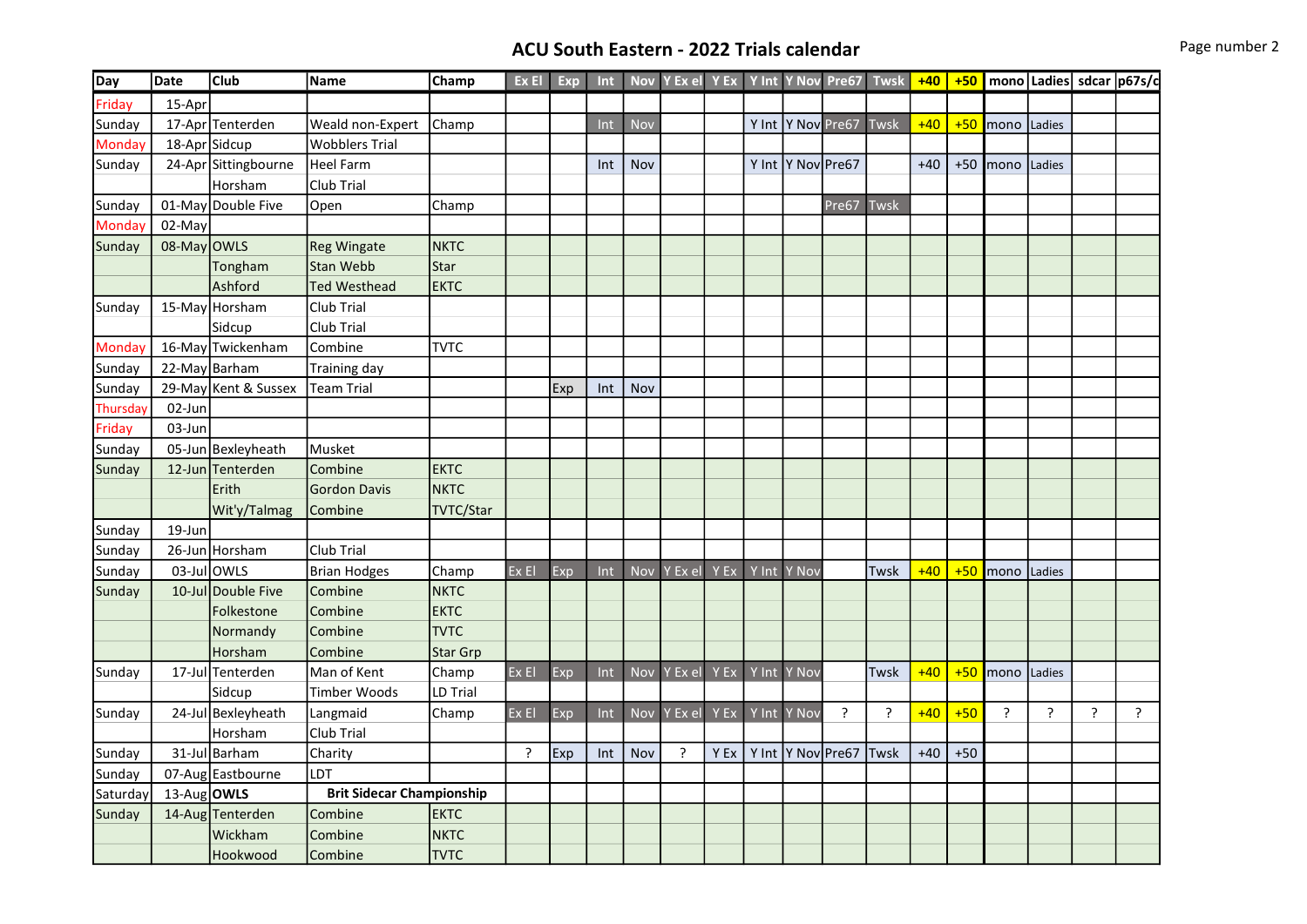# ACU South Eastern - 2022 Trials calendar **Page 11 COV Page number 3**

| Day           | Date          | <b>Club</b>          | Name                      | Champ             | Ex El                   | Exp | <b>Int</b> |            | Nov Y Ex el Y Ex |      |             | Y Int Y Nov Pre67  | Twsk        | $+40$ |       |      |        | +50   mono   Ladies   sdcar   p67s/c |        |
|---------------|---------------|----------------------|---------------------------|-------------------|-------------------------|-----|------------|------------|------------------|------|-------------|--------------------|-------------|-------|-------|------|--------|--------------------------------------|--------|
| Wed'day       |               | 17-Aug Double Five   | <b>Evening Trial</b>      |                   |                         |     |            |            |                  |      |             |                    |             |       |       |      |        |                                      |        |
| Sunday        | 21-Aug        |                      |                           |                   |                         |     |            |            |                  |      |             |                    |             |       |       |      |        |                                      |        |
| Saturday      |               | 27-Aug Hookwood      | 2-day charity             |                   |                         |     |            |            |                  |      |             |                    |             |       |       |      |        |                                      |        |
|               |               | Bexleyheath          | Gingerbeards              |                   |                         |     |            | Nov        |                  |      |             | Pre67              |             |       |       |      |        |                                      |        |
| Sunday        |               | 28-Aug Hookwood      | 2-day charity             |                   |                         |     |            |            |                  |      |             |                    |             |       |       |      |        |                                      |        |
|               |               | Bexleyheath          | Greybeards                |                   |                         |     |            | Nov        |                  |      |             | Pre67              |             |       |       |      |        |                                      |        |
|               |               | Sidcup               | Club Trial                |                   |                         |     |            |            |                  |      |             |                    |             |       |       |      |        |                                      |        |
| <b>Monday</b> | 29-Aug Sidcup |                      | Club Trial                |                   |                         |     |            |            |                  |      |             |                    |             |       |       |      |        |                                      |        |
| Sunday        |               | 04-Sep Folkestone    | Chunnel Non-Exp           | Champ             |                         |     | <b>Int</b> | Nov        |                  |      |             | Pre67              | <b>Twsk</b> |       |       | mono |        |                                      |        |
| Sunday        |               | 11-Sep Sittingbourne | <b>Extra Combine</b>      | <b>EKTC</b>       |                         |     |            |            |                  |      |             |                    |             |       |       |      |        |                                      |        |
|               |               | Bexleyheath          | Combine                   | <b>NKTC</b>       |                         |     |            |            |                  |      |             |                    |             |       |       |      |        |                                      |        |
|               |               | Horsham              | Combine                   | <b>Star Grp</b>   |                         |     |            |            |                  |      |             |                    |             |       |       |      |        |                                      |        |
| Sunday        |               | 18-Sep Wickham       | Harvest                   |                   |                         |     |            |            |                  |      |             |                    |             |       |       |      |        |                                      |        |
| Sunday        |               | 25-Sep Tenterden     | Wead of Kent              | Champ             | ŗ                       | Exp | Int        | Nov        | ?                | Y Ex |             | Y Int Y Nov Pre67  | Twsk        | $+40$ | $+50$ | mono | Ladies |                                      |        |
|               |               | Horsham              | Club Trial                |                   |                         |     |            |            |                  |      |             |                    |             |       |       |      |        |                                      |        |
| Sunday        |               | 02-Oct Gravesend     | <b>Watling Tyres</b>      | Champ             |                         |     | Int        | Nov        |                  |      |             | Y Int  Y Nov Pre67 | Twsk        | $+40$ | $+50$ |      |        |                                      |        |
|               |               | Double Five          | One route trial           |                   |                         |     | Int        | Nov        |                  |      |             |                    |             |       |       |      |        |                                      |        |
| Sunday        |               | 09-Oct Kent & Sussex | Mick Bridger              | <b>NKTC</b>       |                         |     |            |            |                  |      |             |                    |             |       |       |      |        |                                      |        |
|               |               | Barham               | Combine                   | <b>EKTC</b>       |                         |     |            |            |                  |      |             |                    |             |       |       |      |        |                                      |        |
|               |               | Twickenham           | Combine                   | <b>TVTC</b>       |                         |     |            |            |                  |      |             |                    |             |       |       |      |        |                                      |        |
|               |               | Thames               | Combine                   | <b>Star Group</b> |                         |     |            |            |                  |      |             |                    |             |       |       |      |        |                                      |        |
| Sunday        |               | 16-Oct Sittingbourne | Charity                   |                   |                         |     |            |            |                  |      |             |                    |             |       |       |      |        |                                      |        |
| Sunday        |               | 23-Oct Horsham       | <b>Club Trial</b>         |                   |                         |     |            |            |                  |      |             |                    |             |       |       |      |        |                                      |        |
| Sunday        |               | 30-Oct Barham        | <b>Mutton Lancers</b>     | Champ             | Ex El                   | Exp | Int        | <b>Nov</b> | Y Ex el          | Y Ex | Y Int Y Nov |                    |             | $+40$ | $+50$ |      |        |                                      |        |
| Sunday        | 06-Nov Sidcup |                      | <b>Dick Dickenson</b>     | <b>NKTC</b>       |                         |     |            |            |                  |      |             |                    |             |       |       |      |        |                                      |        |
|               |               | <b>SSTC</b>          | Len Hutty                 | <b>TVTC</b>       |                         |     |            |            |                  |      |             |                    |             |       |       |      |        |                                      |        |
| Saturday      |               | 12-Nov Witley ****   | Charlie Wake              | Champ             | Ex El                   | Exp | Int        |            | Nov Y Ex el      | Y Ex |             | Y Int Y Nov Pre67  | Twsk        | $+40$ | $+50$ | mono |        |                                      |        |
| <b>Sunday</b> | 13-Nov        |                      | <b>REMEMBRANCE SUNDAY</b> |                   | no ACU events permitted |     |            |            |                  |      |             |                    |             |       |       |      |        |                                      |        |
| Sunday        |               | 20-Nov Normandy      |                           | Champ             |                         |     |            |            |                  |      |             | Pre67              | <b>Twsk</b> |       |       | mono |        | sdcar                                | p67s/c |
|               |               | Hook/Witley          | Southern Experts          |                   |                         |     |            |            |                  |      |             |                    |             |       |       |      |        |                                      |        |
| Sunday        |               | 27-Nov Horsham       | Club Trial                |                   |                         |     |            |            |                  |      |             |                    |             |       |       |      |        |                                      |        |
| Sunday        |               | 04-Dec Sidcup        | <b>Jack Thompson</b>      |                   |                         |     |            |            |                  |      |             | Pre67              |             |       |       |      |        |                                      | p67s/c |
| Sunday        |               | 11-Dec Sittingbourne | Sitt'bourne Cup           | <b>EKTC</b>       |                         |     |            |            |                  |      |             |                    |             |       |       |      |        |                                      |        |
|               |               | Gravesend            | <b>Thameside Cup</b>      | <b>NKTC</b>       |                         |     |            |            |                  |      |             |                    |             |       |       |      |        |                                      |        |
|               |               | Witley               | Combine                   | <b>TVTC</b>       |                         |     |            |            |                  |      |             |                    |             |       |       |      |        |                                      |        |
| Saturday      |               | 17-Dec Hook/SSTC     | Christmas Trial           |                   |                         |     |            |            |                  |      |             |                    |             |       |       |      |        |                                      |        |
| Sunday        |               | 18-Dec Normandy      | (at Hookwood)             |                   |                         |     |            |            |                  |      |             |                    |             |       |       |      |        |                                      |        |
| Sunday        | 25-Dec        |                      |                           |                   |                         |     |            |            |                  |      |             |                    |             |       |       |      |        |                                      |        |